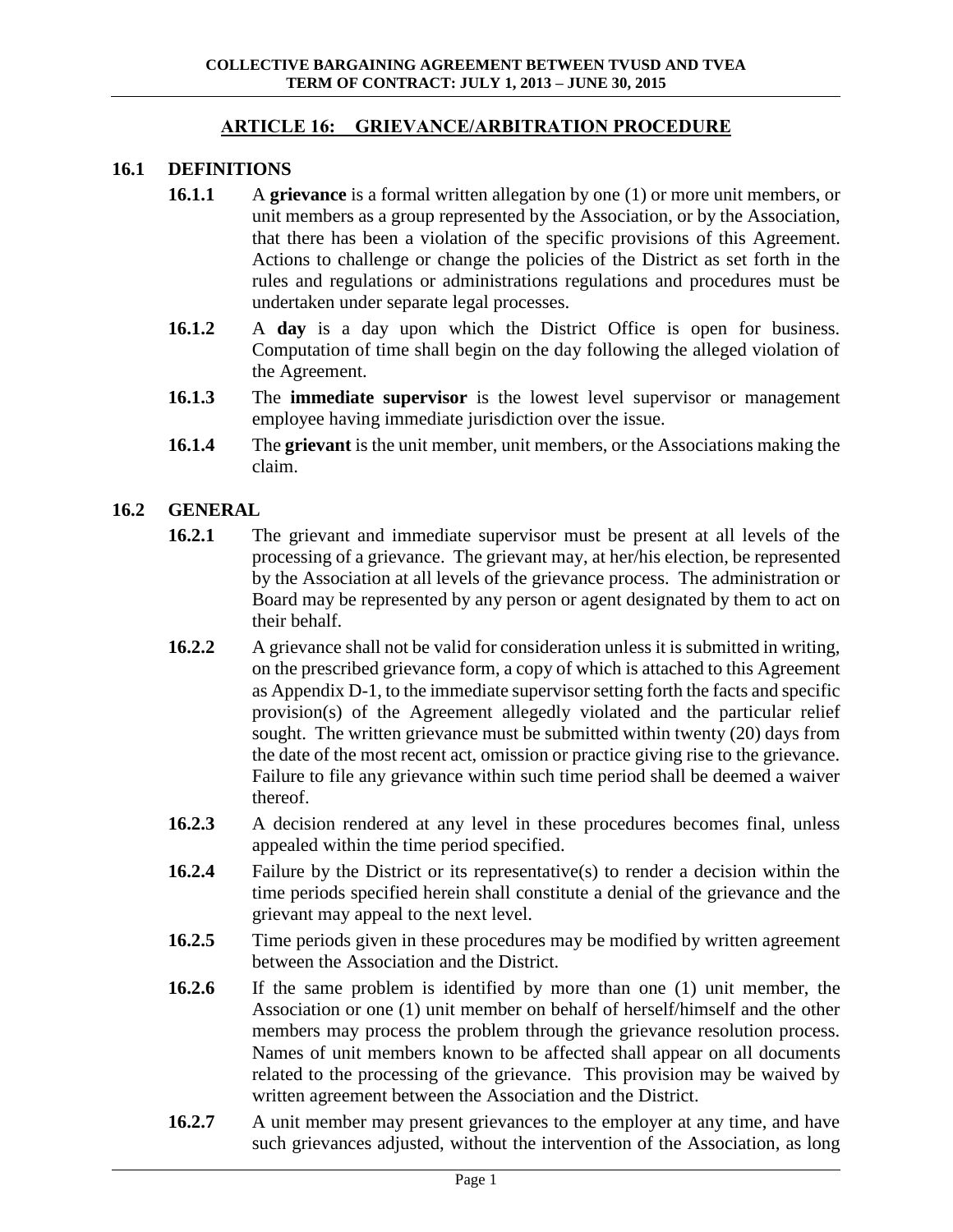as the adjustment is reached prior to arbitration, and such adjustment is not inconsistent with the terms of the written Agreement. If any employee presents a grievance on her/his own behalf, the Association shall have the right to be present, and state its views at all grievance meetings. The District shall not agree to a resolution of the grievance until the Association has received a copy of the grievance and the proposed resolution, and has been given the opportunity to file a response.

- **16.2.8** A unit member's grievance shall in no way interfere with the right of the District to proceed in carrying out its management responsibilities. Unit members shall carry out all management directives pending the final resolution of a grievance.
- **16.2.9** All documents resulting from the processing of a grievance shall be kept in a separate grievance resolution file and shall not be kept in a unit member's personnel file.
- **16.2.10** At any time after Level II, the Superintendent/designee may attempt to resolve the grievance by meeting with the grievant and the Association representative.
- **16.2.11** Whenever possible, grievance meetings shall occur outside of the grievant's regular work hours. When this is not possible, and it becomes necessary for a single representative designated by the Association to attend a grievance hearing during the day, she/he shall be provided reasonable release time without loss of pay in order to permit participation in the foregoing activity. Witnesses for both parties shall be released with regular pay and benefits in time for testimony with as little disruption to the instructional schedule as possible.
- **16.2.12** Grievance processing timelines contained in this Article shall be suspended during an official District break or action period of five (5) consecutive days or more for the duration of the break period unless otherwise mutually agreed in writing by the parties.
- **16.2.13** Neither the Association nor the District, nor their respective representatives shall retaliate against a unit member who elects to participate or not participate in the grievance process as a grievant, witness, or representative.

# **16.3 GRIEVANCE STEPS**

## **16.3.1 Level I Problem Solving**

Prior to filing a grievance, the potential grievant will schedule a meeting with the immediate supervisor to identify the problem and seek resolution. The potential grievant shall notify the supervisor that the meeting is requested pursuant to this section. In the event the problem is not resolved at Level I, a grievance may be submitted on the prescribed form (Appendix D-1) at Level II within the twenty (20) day time limitation provided in paragraph 16.2.2.

## **16.3.2 Level II Immediate Supervisor**

After receipt of the completed grievance resolution form, the immediate supervisor shall have ten (10) days in which to render a written decision regarding the grievance. In the event the grievance is not resolved at Level II, the decision may be appealed to Level III, provided such appeal is submitted on the prescribed form (Appendix D-2) to the immediate supervisor within ten (10) days after receipt of the decision at Level II.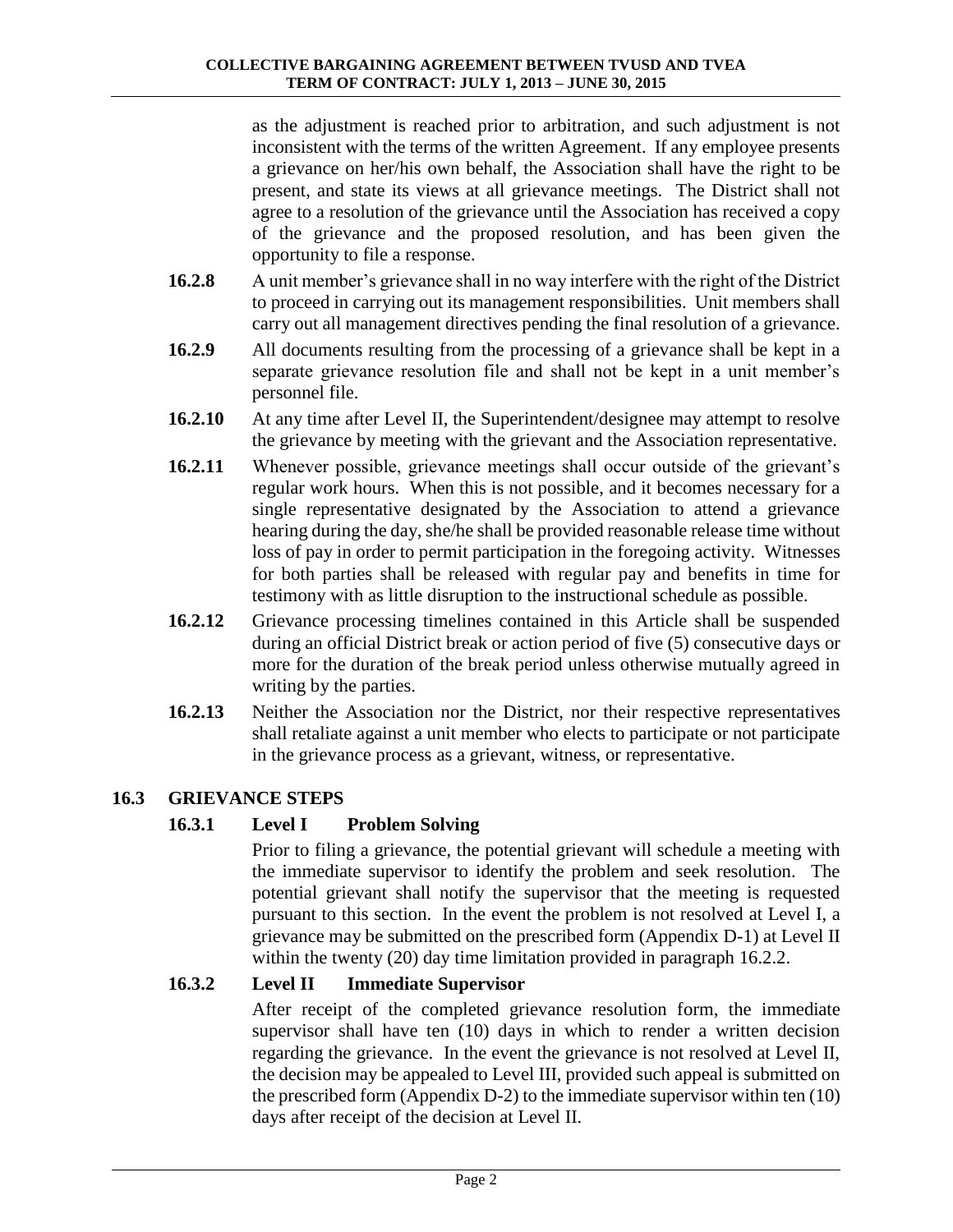## **16.3.3 Level III Superintendent**

Within ten (10) days after receipt of the appeal, the Superintendent or designee shall render a decision in writing to the grievant. In the event the grievance is not resolved at Level III, the decision may be appealed to Level IV, provided such appeal is submitted on the prescribed form (Appendix D-3) to the Superintendent within ten (10) days after receipt of the decision at Level III.

The parties may, by mutual agreement, within the ten (10) days for appeal to Level IV, agree in writing to submit the grievance to an informal hearing and non-binding recommended resolution of a mediator. If the grievance is not resolved in such a fashion, the grievant has ten (10) days from the date of the optional mediation meeting to file the grievance at Level IV.

# **16.3.4 Level IV Board of Education.**

- **16.3.4.1** The grievant has ten (10) days from receiving the level III reply to file a Level IV grievance. A Level IV grievance must be filled out on a new grievance form, including a notice to the District that the grievant is proceeding to the Board of Education and be submitted to the Superintendent's Office.
- **16.3.4.2** The grievant may present her/his case to the Board of Education at their next regularly scheduled meeting or, at the Board's discretion, at a special meeting.
- **16.3.4.3** The Board shall, within twenty (20) days after the hearing, render a decision in writing.
- **16.3.4.4** If the grievant is not satisfied with the results of Level IV, she/he has ten (10) days from the written decision to file a Level V grievance.

## **16.3.5 Level V Arbitration – (Effective July 1, 2001)**

If the grievant is not satisfied with the disposition of the grievance at Level IV, the grievant may, within ten (10) days after Board review or ten (10) days after receiving notice of the Board's decision, request in writing that the Association submit the grievance to binding arbitration. Once the Association has received the request to proceed to binding arbitration, it has twenty-four (24) hours to notify the Superintendent of the request. Within fifteen (15) days after receipt, the Association, by written notice to the Superintendent, may elect to submit the grievance to binding arbitration.

- **16.3.5.1** In the event the parties are unable to mutually agree upon an arbitrator, they shall request that a panel of seven (7) names of individuals experienced in the area of public school labor relations be submitted to both parties by the California Mediation and Conciliation Service. Upon receipt of the list, the parties shall alternately strike names until only one (1) remain, who shall be selected as the arbitrator.
- **16.3.5.2** If any question(s) arises as to the arbitrability of the grievance, such question(s) shall be first decided by the arbitrator in a separate hearing before consideration of the merits of the grievance.